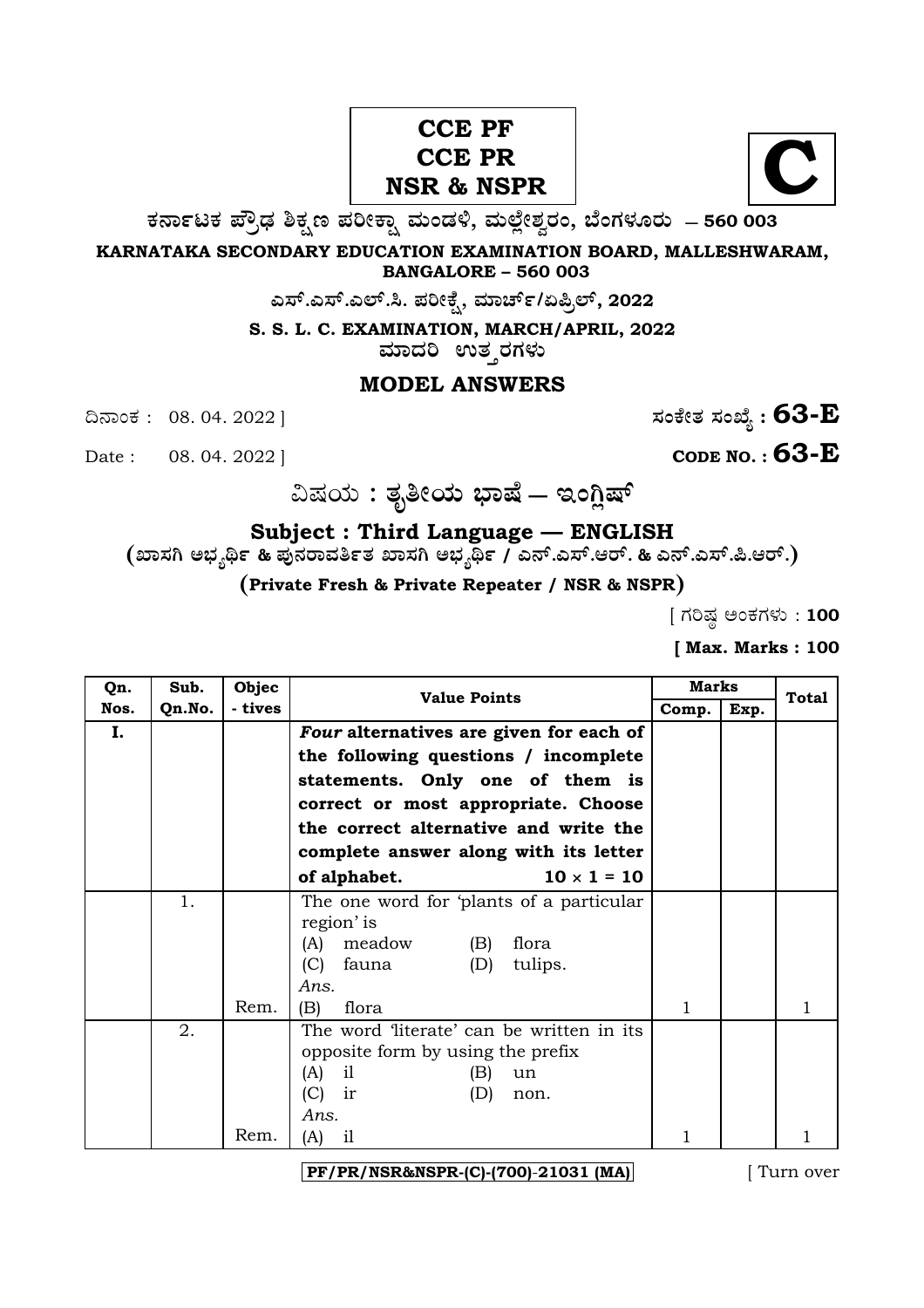**63-E** 2 **CCE PF & PR/NSR & NSPR**

| Qn.  | Sub.   | Objec   | <b>Value Points</b>                         | <b>Marks</b> |      | <b>Total</b> |
|------|--------|---------|---------------------------------------------|--------------|------|--------------|
| Nos. | Qn.No. | - tives |                                             | Comp.        | Exp. |              |
|      | 3.     |         | The Indian army is very strong.             |              |      |              |
|      |        |         | The underlined word in the above            |              |      |              |
|      |        |         | sentence is                                 |              |      |              |
|      |        |         | Common Noun<br>(A)                          |              |      |              |
|      |        |         | Proper Noun<br>(B)                          |              |      |              |
|      |        |         | Collective Noun<br>(C)                      |              |      |              |
|      |        |         | Abstract Noun.<br>(D)                       |              |      |              |
|      |        |         | Ans.                                        |              |      |              |
|      |        | Rem.    | (C)<br>Collective Noun                      | $\mathbf{1}$ |      | 1            |
|      | 4.     |         | Shafeen went to market<br>her               |              |      |              |
|      |        |         | mother.                                     |              |      |              |
|      |        |         | The correct preposition to be filled in the |              |      |              |
|      |        |         | blank is                                    |              |      |              |
|      |        |         | with<br>(A)<br>(B)<br>to                    |              |      |              |
|      |        |         | (C)<br>by<br>(D)<br>from.                   |              |      |              |
|      |        |         | Ans.                                        |              |      |              |
|      |        | Rem.    | with<br>(A)                                 | $\mathbf{1}$ |      | 1            |
|      | 5.     |         | The hospital is in M.G. Road.               |              |      |              |
|      |        |         | The question that can be framed to get      |              |      |              |
|      |        |         | the underlined words as answer is           |              |      |              |
|      |        |         | Where was the hospital?<br>(A)              |              |      |              |
|      |        |         | Where is the hospital?<br>(B)               |              |      |              |
|      |        |         | (C)<br>Where has been the hospital?         |              |      |              |
|      |        |         | Where did you see the hospital?<br>(D)      |              |      |              |
|      |        |         | Ans.                                        |              |      |              |
|      |        | Rem.    | (B)<br>Where is the hospital?               | $\mathbf{1}$ |      | 1            |
|      | 6.     |         | What a nice place it is !                   |              |      |              |
|      |        |         | The above sentence can be changed into      |              |      |              |
|      |        |         | an assertive sentence as                    |              |      |              |
|      |        |         | It is a very nice place.<br>(A)             |              |      |              |
|      |        |         | (B)<br>It was a very nice place.            |              |      |              |
|      |        |         | A nice place it is.<br>(C)                  |              |      |              |
|      |        |         | A nice place it was.<br>(D)                 |              |      |              |
|      |        |         | Ans.                                        |              |      |              |
|      |        | Comp.   | It is a very nice place.<br>(A)             | $\mathbf 1$  |      | 1            |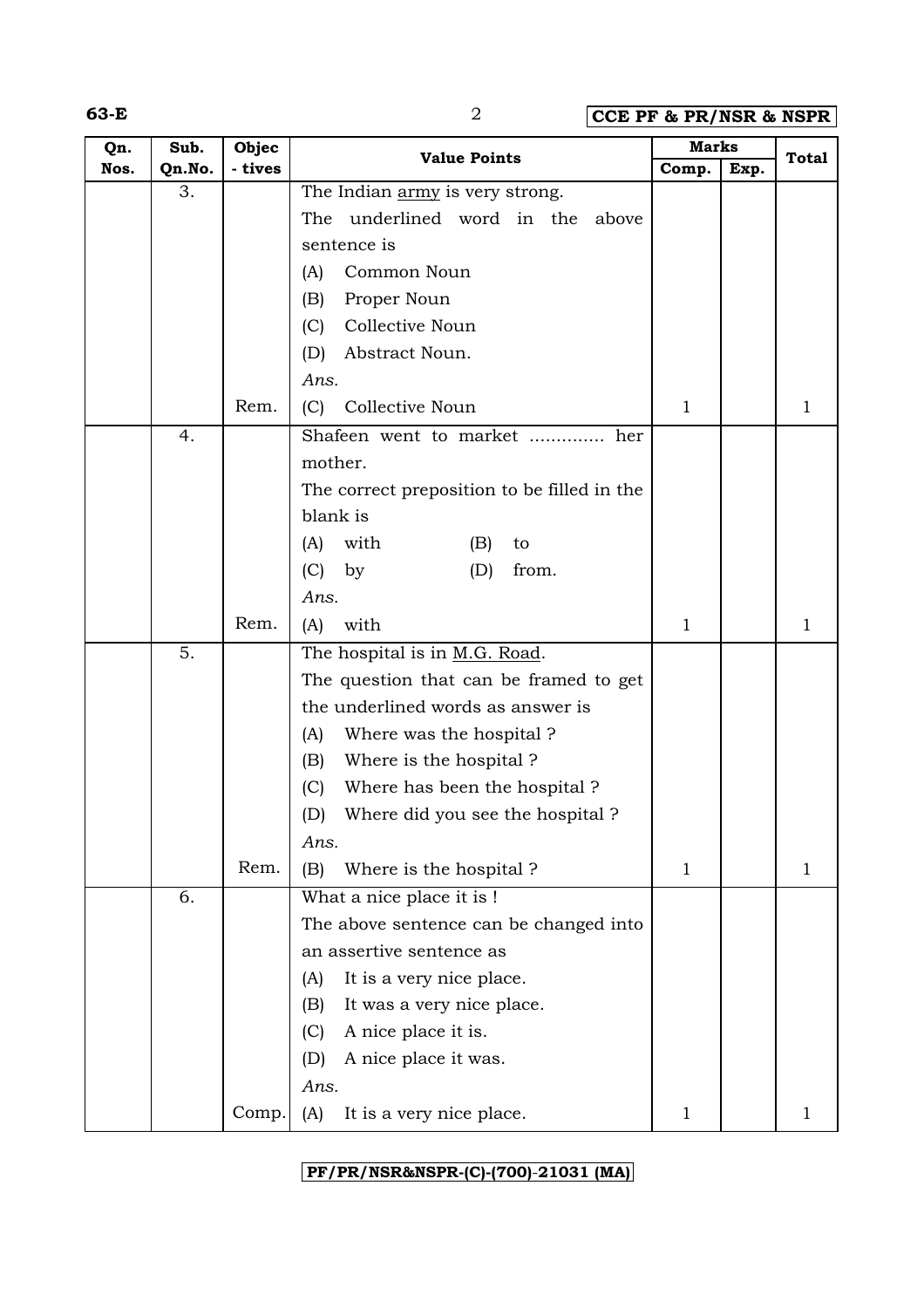**CCE PF & PR/NSR & NSPR** 3 **63-E**

| Qn.  | Sub.   | Objec   | <b>Value Points</b>                      | <b>Marks</b> |      | <b>Total</b> |
|------|--------|---------|------------------------------------------|--------------|------|--------------|
| Nos. | Qn.No. | - tives |                                          | Comp.        | Exp. |              |
|      | 7.     |         | The mango was too rotten to eat.         |              |      |              |
|      |        |         | This can be written by removing 'too     |              |      |              |
|      |        |         | to' and using 'so  that  not' as         |              |      |              |
|      |        |         | The mango is so rotten that it<br>(A)    |              |      |              |
|      |        |         | cannot be eaten.                         |              |      |              |
|      |        |         | The mango is so rotten to eat.<br>(B)    |              |      |              |
|      |        |         | (C)<br>The mango was very rotten so it   |              |      |              |
|      |        |         | was not eaten.                           |              |      |              |
|      |        |         | The mango was so rotten that it<br>(D)   |              |      |              |
|      |        |         | could not be eaten.                      |              |      |              |
|      |        |         | Ans.                                     |              |      |              |
|      |        | Comp.   | The mango was so rotten that it<br>(D)   |              |      |              |
|      |        |         | could not be eaten.                      | $\mathbf{1}$ |      | 1            |
|      | 8.     |         | Ayan killed a rat.                       |              |      |              |
|      |        |         | The above sentence can be changed into   |              |      |              |
|      |        |         | passive form as                          |              |      |              |
|      |        |         | A rat was killed by Ayan.<br>(A)         |              |      |              |
|      |        |         | (B)<br>A rat is killed by Ayan.          |              |      |              |
|      |        |         | (C)<br>A rat has been killed by Ayan.    |              |      |              |
|      |        |         | (D)<br>A rat had been killed by Ayan.    |              |      |              |
|      |        |         | Ans.                                     |              |      |              |
|      |        | Comp.   | (A)<br>A rat was killed by Ayan.         | 1            |      | $\mathbf{1}$ |
|      | 9.     |         | This is the man  caught the              |              |      |              |
|      |        |         | thief.                                   |              |      |              |
|      |        |         | The appropriate conjunction to be filled |              |      |              |
|      |        |         | in the blank is                          |              |      |              |
|      |        |         | who<br>that<br>(A)<br>(B)                |              |      |              |
|      |        |         | which<br>(C)<br>and.<br>(D)              |              |      |              |
|      |        |         | Ans.                                     |              |      |              |
|      |        | Rem.    | (A)<br>who                               | $\mathbf 1$  |      | $\mathbf{1}$ |
|      | 10.    |         | Ganga is  holy river.                    |              |      |              |
|      |        |         | Use appropriate articles and complete    |              |      |              |
|      |        |         | the sentence.                            |              |      |              |
|      |        |         | The, a<br>a, the<br>(A)<br>(B)           |              |      |              |
|      |        |         | (C)<br>an, the<br>the, an.<br>(D)        |              |      |              |
|      |        |         | Ans.                                     |              |      |              |
|      |        | Rem.    | (A)<br>The, a                            | $\mathbf 1$  |      | 1            |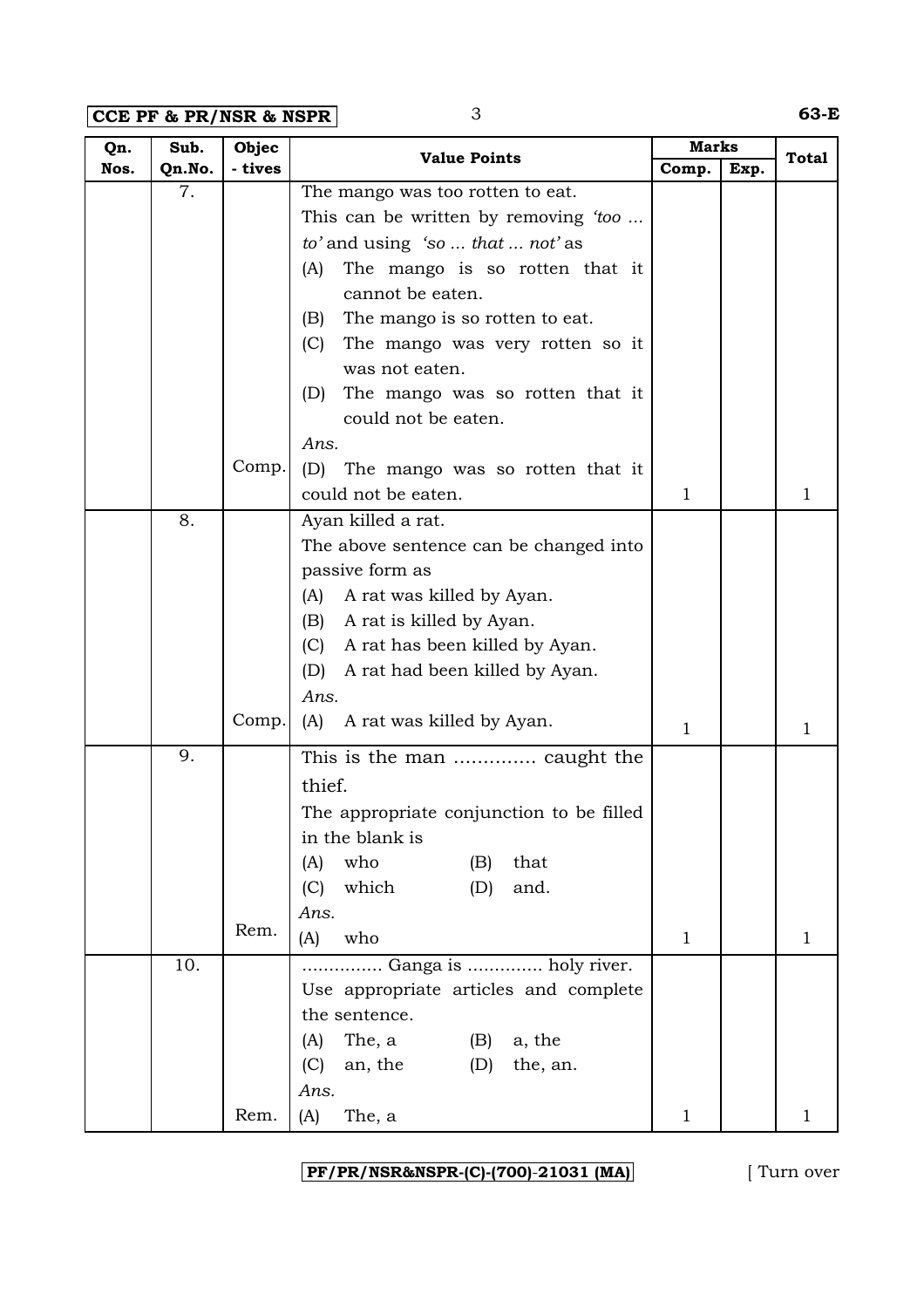**63-E** 4 **CCE PF & PR/NSR & NSPR**

| Qn.  | Sub.   | Objec   |                                           |              | <b>Marks</b> |              |
|------|--------|---------|-------------------------------------------|--------------|--------------|--------------|
| Nos. | Qn.No. | - tives | <b>Value Points</b>                       | Comp.        | Exp.         | <b>Total</b> |
| II.  |        |         | Answer the following questions in a       |              |              |              |
|      |        |         | sentence each :<br>$10 \times 1 = 10$     |              |              |              |
|      | 11.    |         | Who was Chandan Das?                      |              |              |              |
|      |        |         | Ans.                                      |              |              |              |
|      |        | Rem.    | Chandan Das was the dear friend of        |              |              |              |
|      |        |         | Rakshasa.                                 | $\mathbf{1}$ |              | 1            |
|      | 12.    |         | Which animal did Gopi first see at the    |              |              |              |
|      |        |         | zoo?                                      |              |              |              |
|      |        |         | Ans.                                      |              |              |              |
|      |        | Rem.    | The first animal that Gopi saw at the zoo |              |              |              |
|      |        |         | was the elephant.                         | $\mathbf{1}$ |              | 1            |
|      | 13.    |         | Which is the capital of Kashmir?          |              |              |              |
|      |        |         | Ans.                                      |              |              |              |
|      |        | Rem.    | Srinagar is the capital of Kashmir.       | $\mathbf{1}$ |              | $\mathbf{1}$ |
|      | 14.    |         | When will everyone be your friend ?       |              |              |              |
|      |        |         | Ans.                                      |              |              |              |
|      |        | Rem.    | Everyone will be your friend when you     |              |              |              |
|      |        |         | have plenty of money to spend on them.    | $\mathbf{1}$ |              | 1            |
|      | 15.    |         | Why did the king feel bad when he saw     |              |              |              |
|      |        |         | the ring?                                 |              |              |              |
|      |        |         | Ans.                                      |              |              |              |
|      |        | Comp.   | When the king saw the ring he felt bad    |              |              |              |
|      |        |         | because he remembered somebody he         |              |              |              |
|      |        |         | loved.                                    | $\mathbf{1}$ |              | 1            |
|      | 16.    |         | What is the life span of the oak tree?    |              |              |              |
|      |        |         | Ans.                                      |              |              |              |
|      |        | Rem.    | The life span of the oak tree is three    |              |              |              |
|      |        |         | hundred years.                            | $\mathbf{1}$ |              | 1            |
|      | 17.    |         | Where is the laughing of the children     |              |              |              |
|      |        |         | heard?                                    |              |              |              |
|      |        |         | Ans.                                      |              |              |              |
|      |        | Rem.    | The laughing of the children is heard on  |              |              |              |
|      |        |         | the hill.                                 | 1            |              | 1            |
|      | 18.    |         | When do we feel stronger and better ?     |              |              |              |
|      |        |         | Ans.                                      |              |              |              |
|      |        | Rem.    | We feel stronger and better during the    |              |              |              |
|      |        |         | period of our youth.                      | $\mathbf{1}$ |              | L            |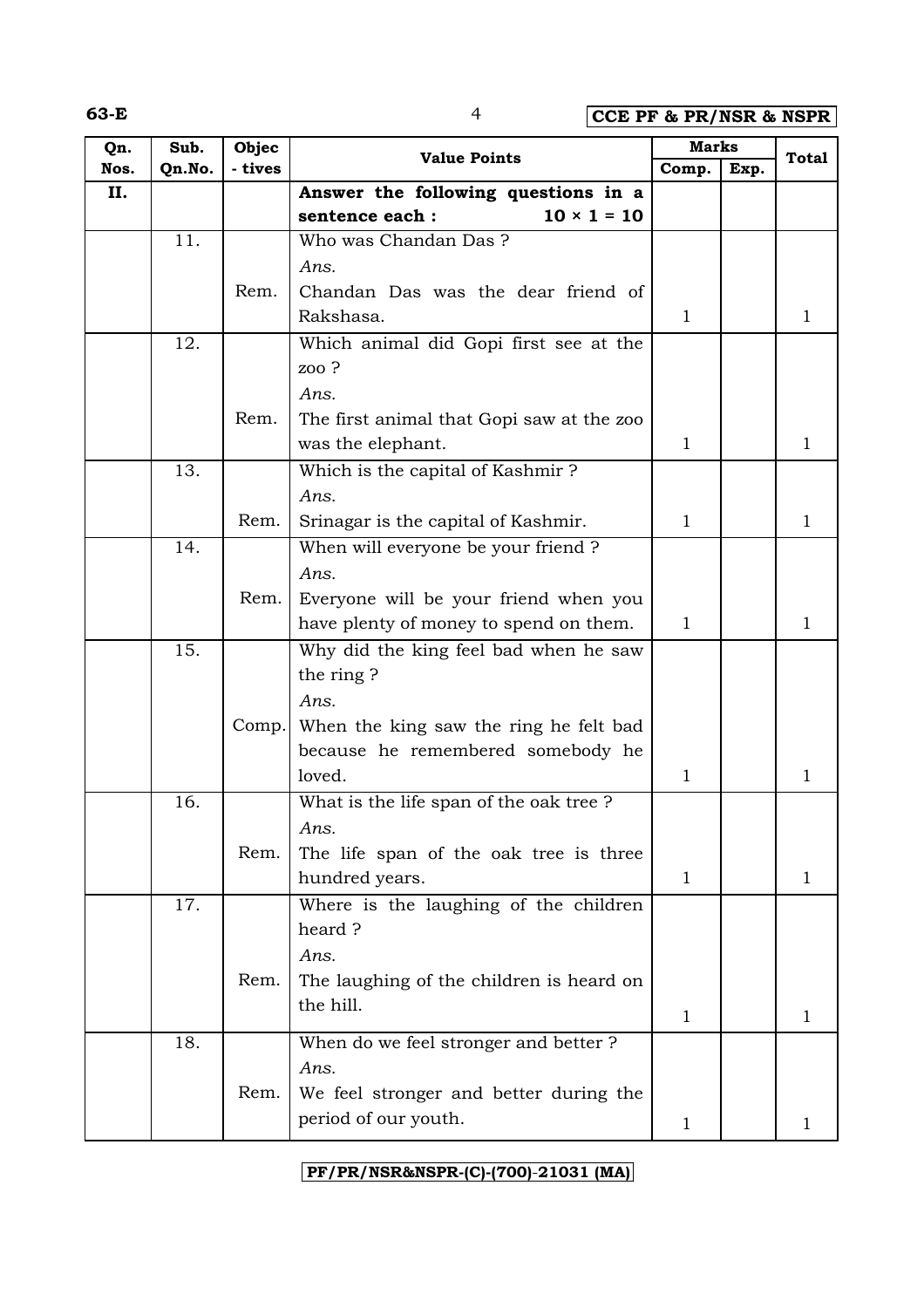**CCE PF & PR/NSR & NSPR** 5 **63-E**

| Sub.<br>Qn. |        | Objec   | <b>Value Points</b>                          | <b>Marks</b>   |               | <b>Total</b> |
|-------------|--------|---------|----------------------------------------------|----------------|---------------|--------------|
| Nos.        | Qn.No. | - tives |                                              | Comp.          | Exp.          |              |
|             | 19.    |         | What does the poet compare joy to ?          |                |               |              |
|             |        |         | Ans.                                         |                |               |              |
|             |        | Rem.    | The poet compares joy to the sunset          |                |               |              |
|             |        |         | behind the clouds.                           | $\mathbf{1}$   |               | 1            |
|             | 20.    |         | Who is the poem, 'Prayer for Dumb            |                |               |              |
|             |        |         | Creatures' addressed to ?                    |                |               |              |
|             |        |         | Ans.                                         |                |               |              |
|             |        | Rem.    | The poem, 'Prayer for Dumb Creatuers'        |                |               |              |
|             |        |         | is addressed to God, the Almighty.           | 1              |               | 1            |
| III.        |        |         | Answer the following questions in two        |                |               |              |
|             |        |         | or three sentences each : $10 \times 2 = 20$ |                |               |              |
|             | 21.    |         | What plan did Chanakya hit upon to           |                |               |              |
|             |        |         | find out Rakshasa ?                          |                |               |              |
|             |        |         | Ans.                                         |                |               |              |
|             |        | Comp.   | - Chanakya knew that Rakshasa was            |                |               |              |
|             |        |         | the right person to become the               |                |               |              |
|             |        |         | minister.                                    |                |               |              |
|             |        |         | - But, he was hiding somewhere.              |                |               |              |
|             |        |         | - So, to know about his whereabouts,         |                |               |              |
|             |        |         | Chanakya planned to imprison his             |                |               |              |
|             |        |         | dear friend, Chandan Das.                    | $1\frac{1}{2}$ | $\frac{1}{2}$ | 2            |
|             | 22.    |         | How was the grandpa elephant used for        |                |               |              |
|             |        |         | the enjoyment of children?                   |                |               |              |
|             |        |         | Ans.                                         |                |               |              |
|             |        | Comp.   | - The grandpa elephant was saddled           |                |               |              |
|             |        |         | and girthed with his trappings.              |                |               |              |
|             |        |         | - The keeper had unchained its legs          |                |               |              |
|             |        |         | and it was moving about with a               | $1\frac{1}{2}$ | $\frac{1}{2}$ | 2            |
|             |        |         | cargo of excited children on its back.       |                |               |              |
|             | 23.    |         | What made Lata Mangeshkar act in             |                |               |              |
|             |        |         | films in her early days ?                    |                |               |              |
|             |        |         | Ans.                                         |                |               |              |
|             |        | Comp.   | - The death of Lata's father in 1942,        |                |               |              |
|             |        |         | made her the breadwinner of the              |                |               |              |
|             |        |         | family.                                      |                |               |              |
|             |        |         | So, to take care of her family's             |                |               |              |
|             |        |         | economic problems, she acted in              |                |               |              |
|             |        |         | more than eight films in Hindi and           | $1\frac{1}{2}$ | $\frac{1}{2}$ | 2            |
|             |        |         | Marathi.                                     |                |               |              |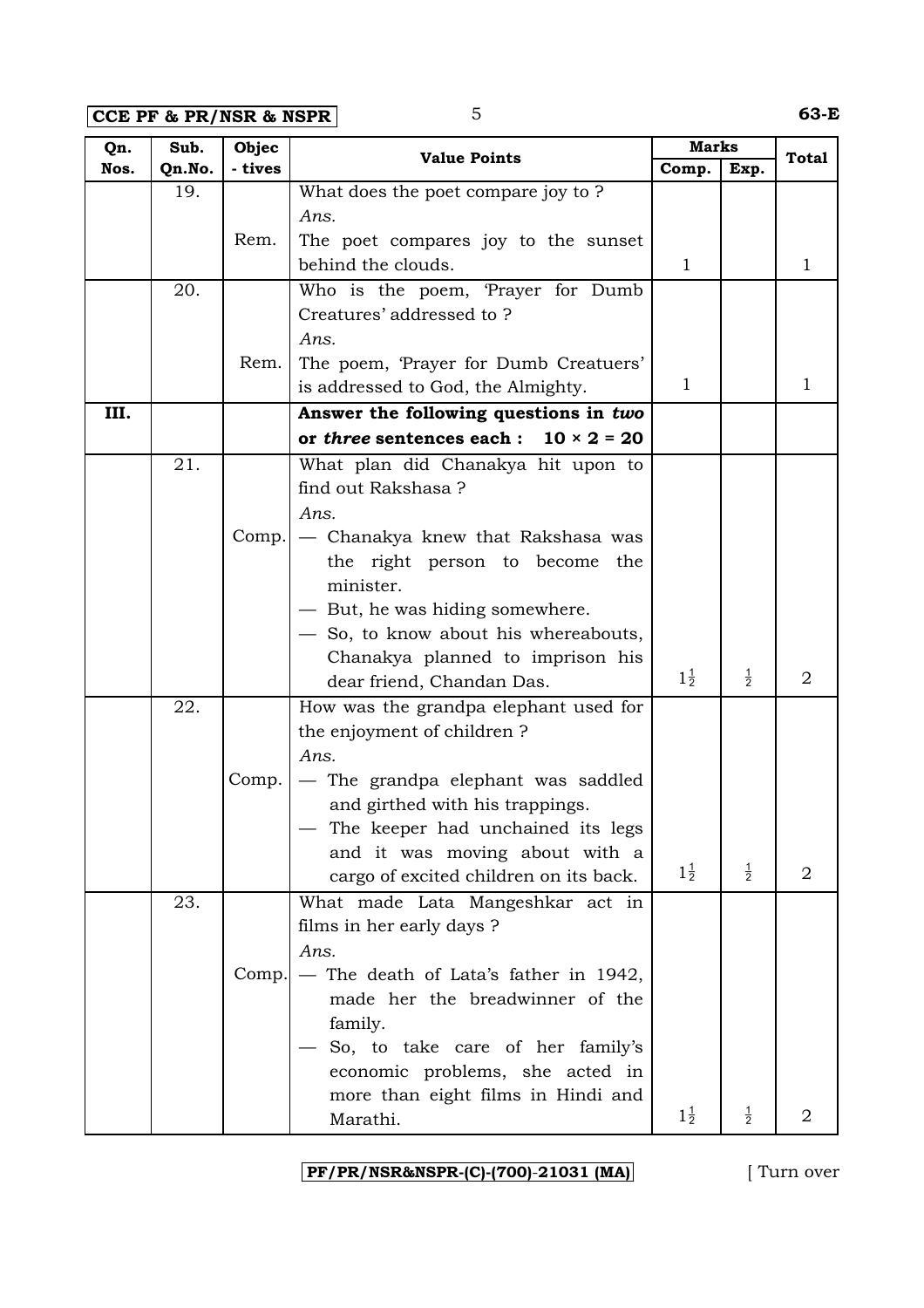**63-E** 6 **CCE PF & PR/NSR & NSPR**

| Qn.  | Sub.   | Objec   | <b>Value Points</b>                                                                                                                                                                                                                                                                                                                                                                   | <b>Marks</b>   |               | Total          |  |
|------|--------|---------|---------------------------------------------------------------------------------------------------------------------------------------------------------------------------------------------------------------------------------------------------------------------------------------------------------------------------------------------------------------------------------------|----------------|---------------|----------------|--|
| Nos. | Qn.No. | - tives |                                                                                                                                                                                                                                                                                                                                                                                       | Comp.          | Exp.          |                |  |
|      | 24.    | Exp.    | How did the fisherman support his<br>family?<br>Ans.<br>- The fisherman took up the trade of<br>fishing from his ancestors.                                                                                                                                                                                                                                                           |                |               |                |  |
|      |        |         | He supported his family by fishing<br>and selling them in the market to<br>earn a livelihood.                                                                                                                                                                                                                                                                                         | $1\frac{1}{2}$ | $\frac{1}{2}$ | 2              |  |
|      | 25.    | Comp.   | Why was the heart of the poet sad and<br>alone?<br>Ans.<br>- The heart of the poet was sad and<br>alone because she had lost her<br>beloved.<br>She felt that her dreams have all<br>gone away like the fluttering leaves<br>blown away by the wild wind.                                                                                                                             | $1\frac{1}{2}$ | $\frac{1}{2}$ | $\overline{2}$ |  |
|      | 26.    | Comp.   | What is the message of the poem, It<br>Never Comes Again'?<br>Ans.<br>- The period of youth is very important<br>in one's life.<br>It is that period when one dreams<br>big and strives to achieve it.<br>So, do not let this period pass off<br>wastefully, as it never comes back<br>again.                                                                                         | $1\frac{1}{2}$ | $\frac{1}{2}$ | 2              |  |
|      | 27.    | Exp.    | Why did Rajaji ask the ADC to skip his<br>breakfast?<br><b>OR</b><br>Why did Roger steal a bicycle ?<br>Ans.<br>The ADC had joined Rajaji at the<br>$\hspace{0.05cm}$<br>breakfast table without shaving.<br>In order to teach him discipline,<br>Rajaji told him that he was looking<br>sick.<br>He told him to meet the doctor<br>immediately, skipping his breakfast.<br><b>OR</b> | $1\frac{1}{2}$ | $\frac{1}{2}$ | 2              |  |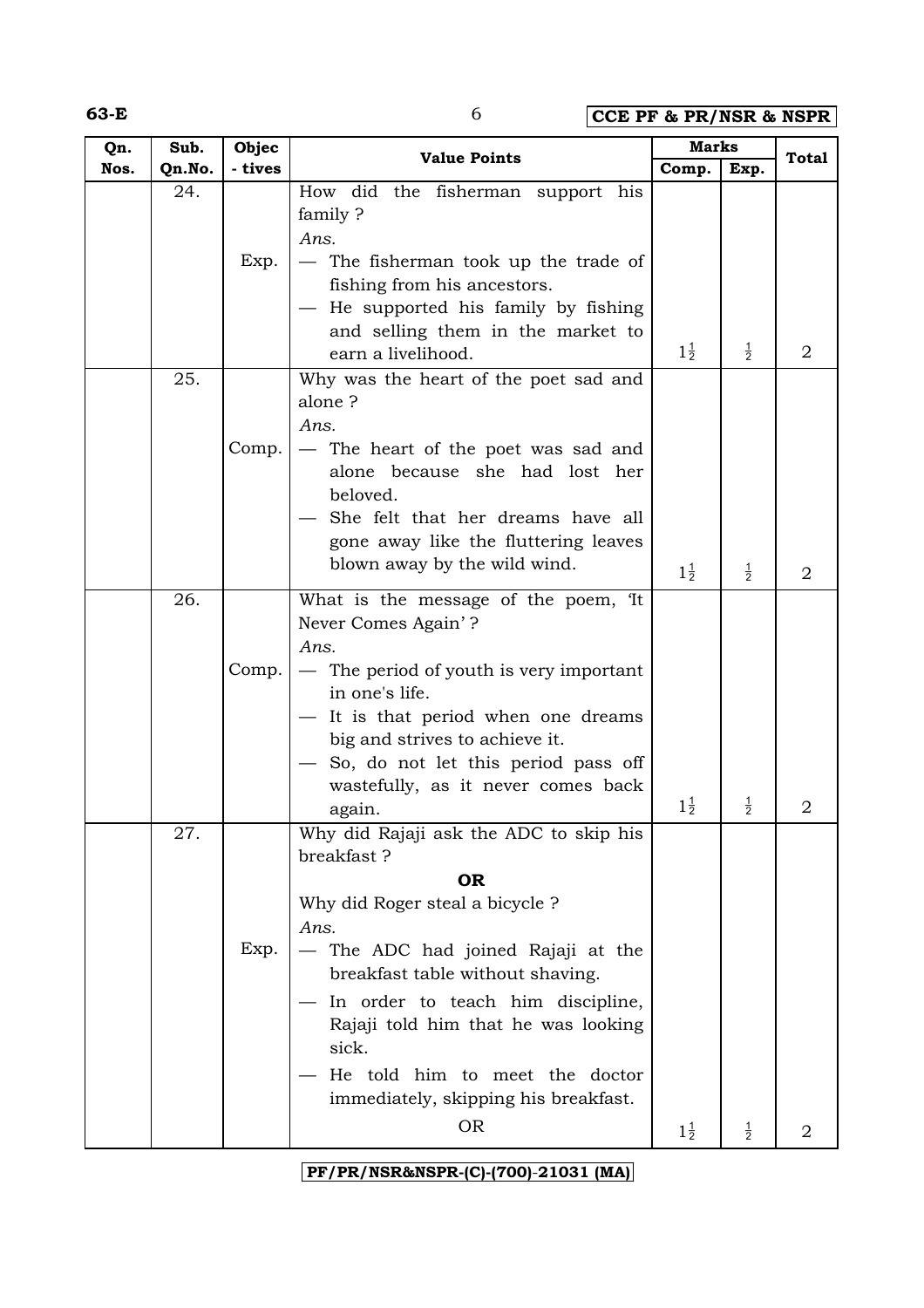**CCE PF & PR/NSR & NSPR** 7 **63-E**

| Qn.  | Sub.   | Objec   |                                                            | <b>Marks</b>   |               |       |
|------|--------|---------|------------------------------------------------------------|----------------|---------------|-------|
| Nos. | Qn.No. | - tives | <b>Value Points</b>                                        | Comp.          | Exp.          | Total |
|      |        |         | Roger was 30 kilometers away from                          |                |               |       |
|      |        |         | his base in Pole Brook.                                    |                |               |       |
|      |        |         | But, he had to reach his base before                       |                |               |       |
|      |        |         | the morning bomb run.<br>He found a rusty bicycle and rode |                |               |       |
|      |        |         | away to reach his base on time.                            |                |               |       |
|      | 28.    |         | What makes you think that Tansukh                          |                |               |       |
|      |        |         | Vora is an honest driver?                                  |                |               |       |
|      |        |         | Ans.                                                       |                |               |       |
|      |        | Exp.    | Tansukh Vora returned the pouch of                         |                |               |       |
|      |        |         | M. G. Menon which he found in his                          |                |               |       |
|      |        |         | auto.                                                      |                |               |       |
|      |        |         | When M. G. Menon rewarded him                              |                |               |       |
|      |        |         | with a hundred rupees note, he did                         |                |               |       |
|      |        |         | not accept it.                                             |                |               |       |
|      |        |         | He knew that it was wrong to make                          |                |               |       |
|      |        |         | money by unfair means as his father                        |                |               |       |
|      |        |         | had advised him.                                           | $1\frac{1}{2}$ | $\frac{1}{2}$ | 2     |
|      | 29.    |         | Why did the king of Persia send for                        |                |               |       |
|      |        |         | Rustum?                                                    |                |               |       |
|      |        |         | Ans.                                                       |                |               |       |
|      |        | Comp.   | - Sohrab's name became a terror to                         |                |               |       |
|      |        |         | the Persian army.                                          |                |               |       |
|      |        |         |                                                            |                |               |       |
|      |        |         | So, the king of Persia sent for                            |                |               |       |
|      |        |         | Rustum to fight against Sohrab in                          |                |               |       |
|      |        |         | order to save the honour of his                            |                |               |       |
|      |        |         | country.                                                   | $1\frac{1}{2}$ | $\frac{1}{2}$ | 2     |
|      | 30.    |         | The children offer two reasons for not                     |                |               |       |
|      |        |         | giving up playing. Mention them.                           |                |               |       |
|      |        |         | Ans.                                                       |                |               |       |
|      |        | Comp.   | The two reasons that the children                          |                |               |       |
|      |        |         | offer are ; that it was yet day and                        |                |               |       |
|      |        |         | they cannot go to sleep.                                   |                |               |       |
|      |        |         | Besides, the birds are still flying in                     |                |               |       |
|      |        |         | the sky and the sheep are grazing on                       |                |               |       |
|      |        |         | the hill.                                                  | $1\frac{1}{2}$ | $\frac{1}{2}$ | 2     |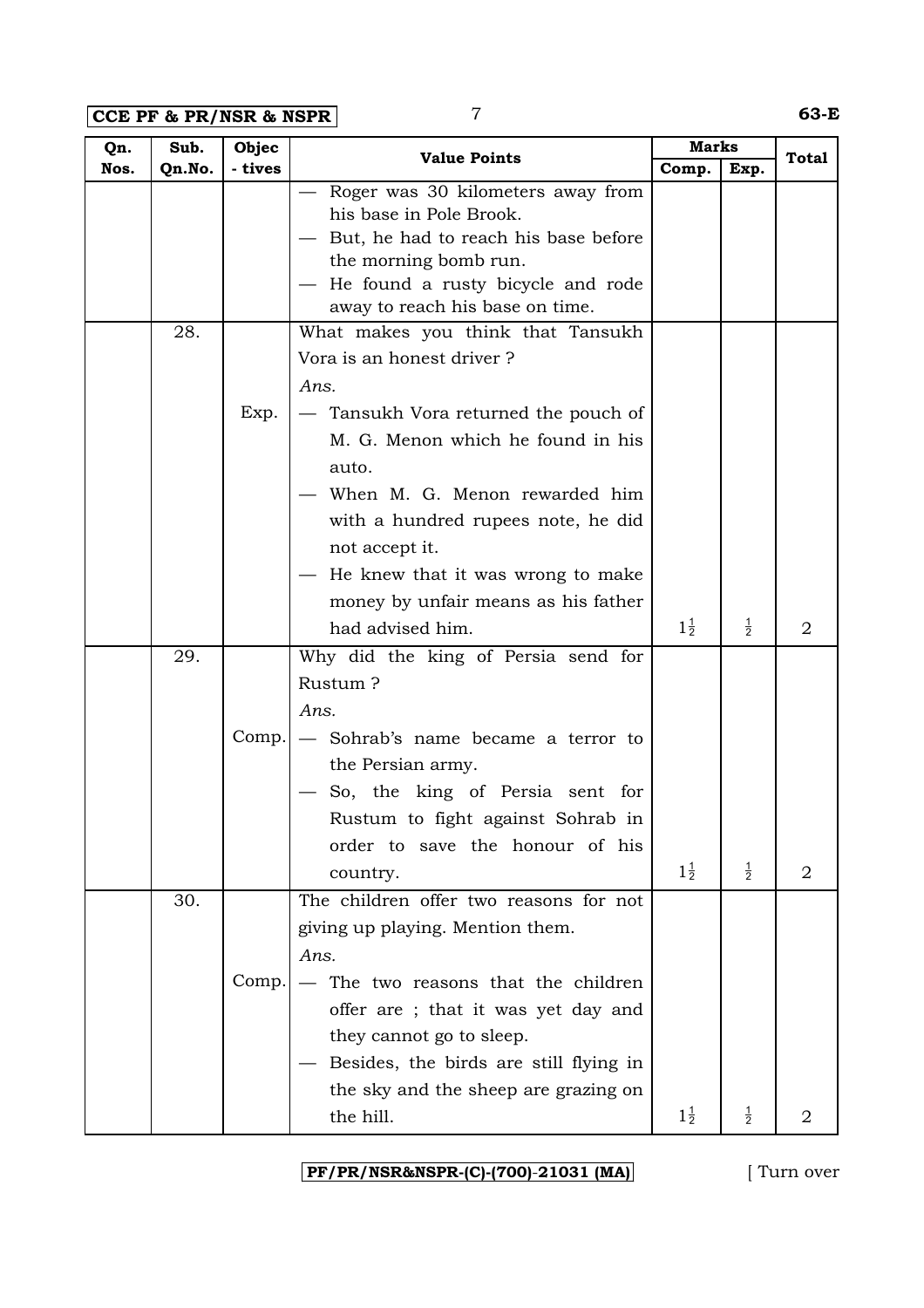**63-E** 8 **CCE PF & PR/NSR & NSPR**

| Qn.  | Sub.   | Objec   | <b>Value Points</b>                                 | <b>Marks</b> |                | <b>Total</b> |
|------|--------|---------|-----------------------------------------------------|--------------|----------------|--------------|
| Nos. | Qn.No. | - tives |                                                     | Comp.        | Exp.           |              |
| IV.  |        |         | Answer the following questions in                   |              |                |              |
|      |        |         | four or five sentences each :                       |              |                |              |
|      |        |         | $5 \times 3 = 15$                                   |              |                |              |
|      | 31.    |         | Write<br>the<br>summary of the<br>poem,             |              |                |              |
|      |        |         | 'Autumn Song'.                                      |              |                |              |
|      |        |         | <b>OR</b>                                           |              |                |              |
|      |        |         | Describe the prayer of the poet G. E.               |              |                |              |
|      |        |         | Goodrich for the dumb creatures.                    |              |                |              |
|      |        |         | Ans.                                                |              |                |              |
|      |        | Exp.    | — 'Autumn Song' is written by Sarojini<br>Naidu.    |              |                |              |
|      |        |         | The poetess compares the joy in the                 |              |                |              |
|      |        |         | heart of sorrow to the sunset behind                |              |                |              |
|      |        |         | the clouds.                                         |              |                |              |
|      |        |         | She describes how the wild breeze                   |              |                |              |
|      |        |         | takes away the delicate bunches of                  |              |                |              |
|      |        |         | wheat and leaves.                                   |              |                |              |
|      |        |         | This makes her heart sad and alone.                 |              |                |              |
|      |        |         | - Her dreams have gone like fluttering              |              |                |              |
|      |        |         | leaves.                                             |              |                |              |
|      |        |         | But, she is optimistic and does not                 |              |                |              |
|      |        |         | want to stay behind. She wants to                   |              |                |              |
|      |        |         | move forward in her life.                           | $\mathbf{1}$ | $\overline{2}$ | 3            |
|      |        |         | <b>OR</b>                                           |              |                |              |
|      |        |         | In the poem, 'Prayer For Dumb                       |              |                |              |
|      |        |         | Creatures', the poet prays to God for               |              |                |              |
|      |        |         | the dumb creatures.                                 |              |                |              |
|      |        |         | He praises God for the wonderful                    |              |                |              |
|      |        |         | creation of the earth, sea and sky.                 |              |                |              |
|      |        |         | For the stars on high and sparrow's<br>wings alike. |              |                |              |
|      |        |         | For listening to the voiceless prayers              |              |                |              |
|      |        |         | of dumb creatures and blessing                      |              |                |              |
|      |        |         | them.                                               |              |                |              |
|      |        |         | God has created them for us, who                    |              |                |              |
|      |        |         | are we to deny their rights, as God's               |              |                |              |
|      |        |         | seal of love is laid on them.                       |              |                |              |
|      |        |         | So, he prays God and requests to                    |              |                |              |
|      |        |         | teach the human beings to listen to                 |              |                |              |
|      |        |         | the pleas of dumb creatures as God                  |              |                |              |
|      |        |         | listens to us.                                      |              |                |              |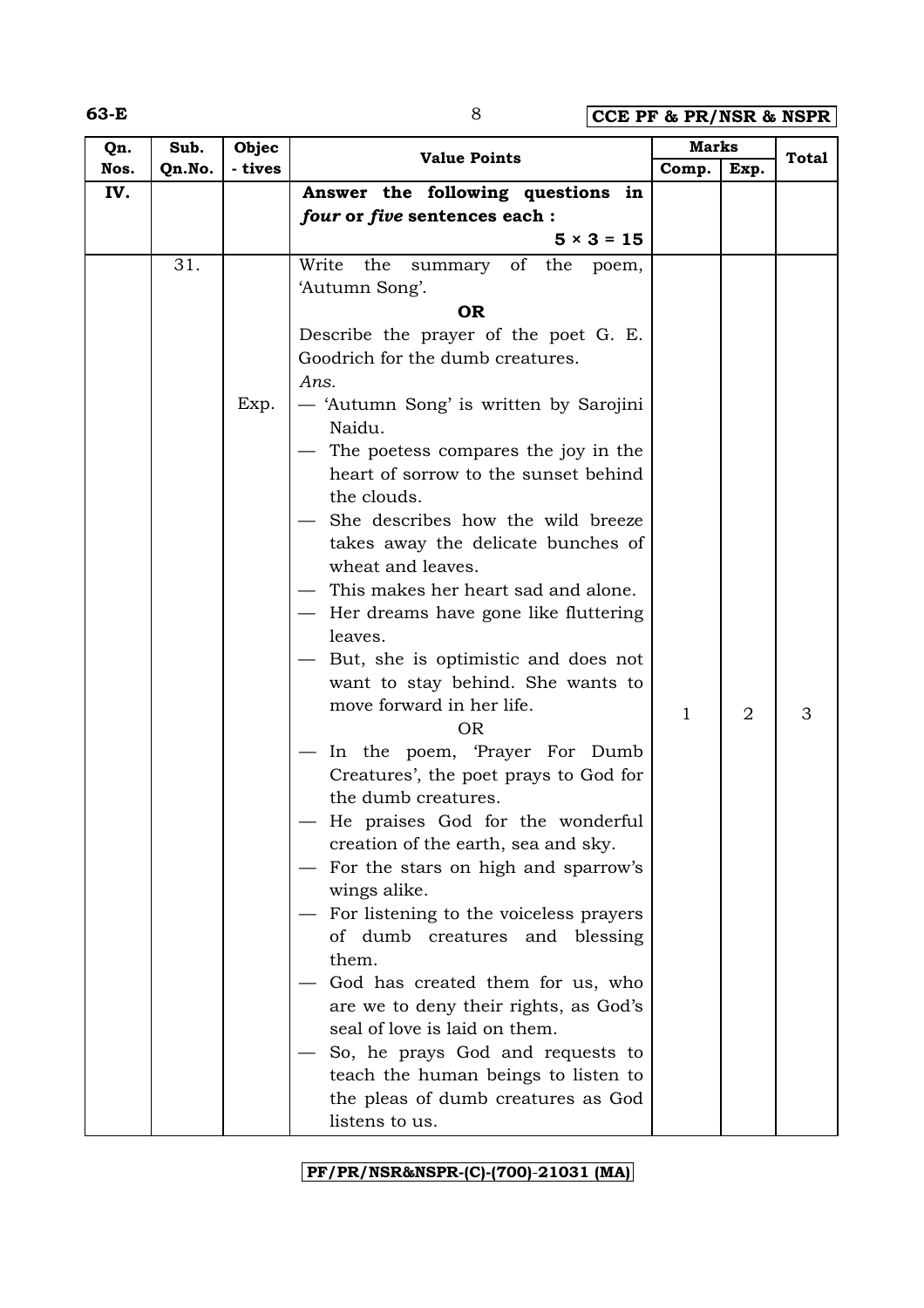**CCE PF & PR/NSR & NSPR** 9 **63-E**

| Qn.  | Sub.   | Objec   | <b>Value Points</b>                       | <b>Marks</b> |      | Total     |  |
|------|--------|---------|-------------------------------------------|--------------|------|-----------|--|
| Nos. | Qn.No. | - tives |                                           | Comp.        | Exp. |           |  |
|      | 32.    |         | Sketch the characteristics of a faithful  |              |      |           |  |
|      |        |         | friend.                                   |              |      |           |  |
|      |        |         | Ans.                                      |              |      |           |  |
|      |        | Exp.    | - Faithful friends never flatter us.      |              |      |           |  |
|      |        |         | - Helps us in difficulties.               |              |      |           |  |
|      |        |         | Never deserts us, but stays with us       |              |      |           |  |
|      |        |         | in our misery.                            |              |      |           |  |
|      |        |         | Never entice us to vices,<br>but          |              |      |           |  |
|      |        |         | persuades us to come out of it.           |              |      |           |  |
|      |        |         | Never make us spend unnecessarily.        |              |      |           |  |
|      |        |         | - Will stay with us forever.              | $\mathbf{1}$ | 2    | 3         |  |
|      | 33.    |         | Describe the activities of the cranes and |              |      |           |  |
|      |        |         | storks in the lesson, 'At the Zoo'.       |              |      |           |  |
|      |        |         | Ans.                                      |              |      |           |  |
|      |        | Comp.   | - The cranes were having their daily      |              |      |           |  |
|      |        |         | wing exercise.                            |              |      |           |  |
|      |        |         | The noisy storks were making a loud       |              |      |           |  |
|      |        |         | din.                                      |              |      |           |  |
|      |        |         | Amidst all this clatter, a stork was      |              |      |           |  |
|      |        |         | having a quiet doze, standing on one      |              |      |           |  |
|      |        |         | leg.                                      |              |      |           |  |
|      |        |         | It looked as if it would topple and       |              |      |           |  |
|      |        |         | fall, but it never fell.                  | $\mathbf{1}$ | 2    | 3         |  |
|      | 34.    |         | Why is the city of Srinagar called, The   |              |      |           |  |
|      |        |         | Venice of India'?                         |              |      |           |  |
|      |        |         | Ans.                                      |              |      |           |  |
|      |        | Exp.    | The city of Venice in Italy is            |              |      |           |  |
|      |        |         | surrounded by water. It looks like it     |              |      |           |  |
|      |        |         | is floating on water.                     |              |      |           |  |
|      |        |         | The river Jhelum flows through the        |              |      |           |  |
|      |        |         | city of Srinagar and with its canal       |              |      |           |  |
|      |        |         | cuts it up into so many islands.          |              |      |           |  |
|      |        |         | Srinagar also looks as if it is floating  |              |      |           |  |
|      |        |         | on water like Venice.                     |              |      |           |  |
|      |        |         | Thus giving it the name, The Venice       |              |      |           |  |
|      |        |         | of India'.                                | $\mathbf{1}$ | 2    | 3         |  |
|      |        |         | PF/PR/NSR&NSPR-(C)-(700)-21031 (MA)       |              |      | Turn over |  |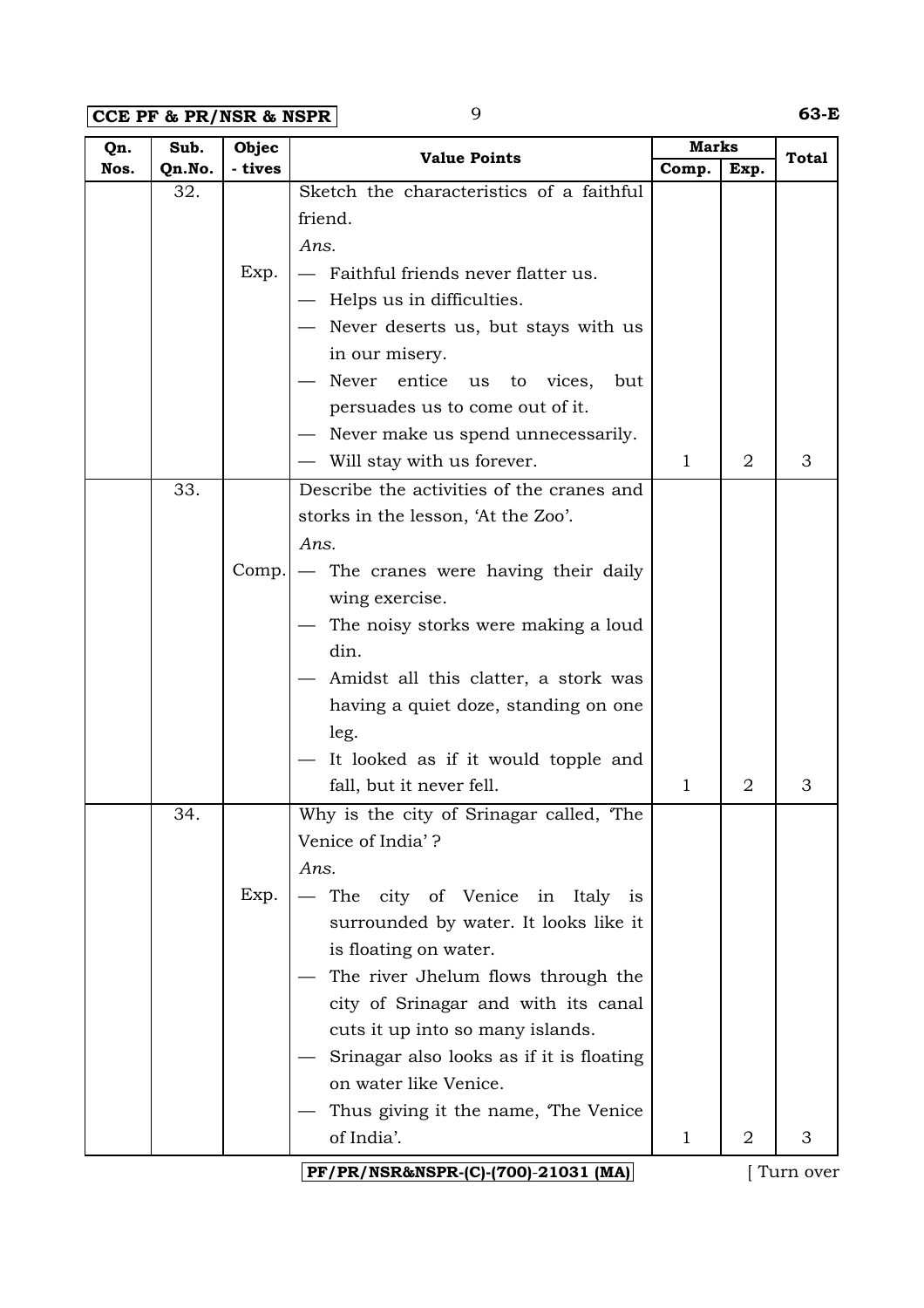**63-E** 10 **CCE PF & PR/NSR & NSPR**

| Qn.  | Sub.   | Objec   | <b>Value Points</b>                                                                                                                                                                                                                                                                                                                                                                           | <b>Marks</b> |                                 | <b>Total</b> |
|------|--------|---------|-----------------------------------------------------------------------------------------------------------------------------------------------------------------------------------------------------------------------------------------------------------------------------------------------------------------------------------------------------------------------------------------------|--------------|---------------------------------|--------------|
| Nos. | Qn.No. | - tives |                                                                                                                                                                                                                                                                                                                                                                                               | Comp.        | Exp.                            |              |
|      | 35.    | Comp.   | Describe the achievements of Smt. M. S.<br>Subbulakshmi.<br>Ans.<br>Smt. M. S. Subbulakshmi was the<br>first<br>recipient<br>of<br>the<br>'Sangit<br>Kalanidhi' a title and the first one to<br>popularize Karnatic music in North<br>India and the West.<br>Winner of awards such as Padma<br>Bhushan, Indira Gandhi award and<br>many other awards.<br>The first musician to be awarded the |              |                                 |              |
|      |        |         | 'Bharat Ratna' in 1998.<br>She was called the 'Nightingale of<br>India'.                                                                                                                                                                                                                                                                                                                      | $\mathbf{1}$ | 2                               | 3            |
| V.   |        |         | Read<br>the<br>following<br>and<br>extracts                                                                                                                                                                                                                                                                                                                                                   |              |                                 |              |
|      |        |         | answer the questions that follow:                                                                                                                                                                                                                                                                                                                                                             |              |                                 |              |
|      |        |         | $6 \times 3 = 18$                                                                                                                                                                                                                                                                                                                                                                             |              |                                 |              |
|      | 36.    |         | "Oh, it is Minister Rakshasa !"                                                                                                                                                                                                                                                                                                                                                               |              |                                 |              |
|      |        | Exp.    | a) Who said this?<br>b) Where was it said?<br>c) What was the emotion expressed ?<br>Ans.<br>The people gathered at the market<br>a)<br>place said this.<br>It was said at the market place.<br>b)<br>The emotion expressed was of joy<br>C)<br>and happiness.                                                                                                                                |              | $\mathbf{1}$<br>1               | З            |
|      | 37.    | Exp.    | "The Music World and Tamil Nadu have<br>been honoured."<br>Who said this?<br>a)<br>b) Who does the statement refer to ?<br>c) When was it said ?<br>Ans.<br>Semmanagudi Srinivisa Iyer said<br>a)<br>this.<br>The statement refers to Smt. M. S.<br>b)<br>Subbulakshmi.<br>It was said when Smt. M.<br>S.<br>C)<br>Subbulakshmi was conferred, the<br>'Bharat Ratna' award.                   |              | 1<br>$\mathbf 1$<br>$\mathbf 1$ | 3            |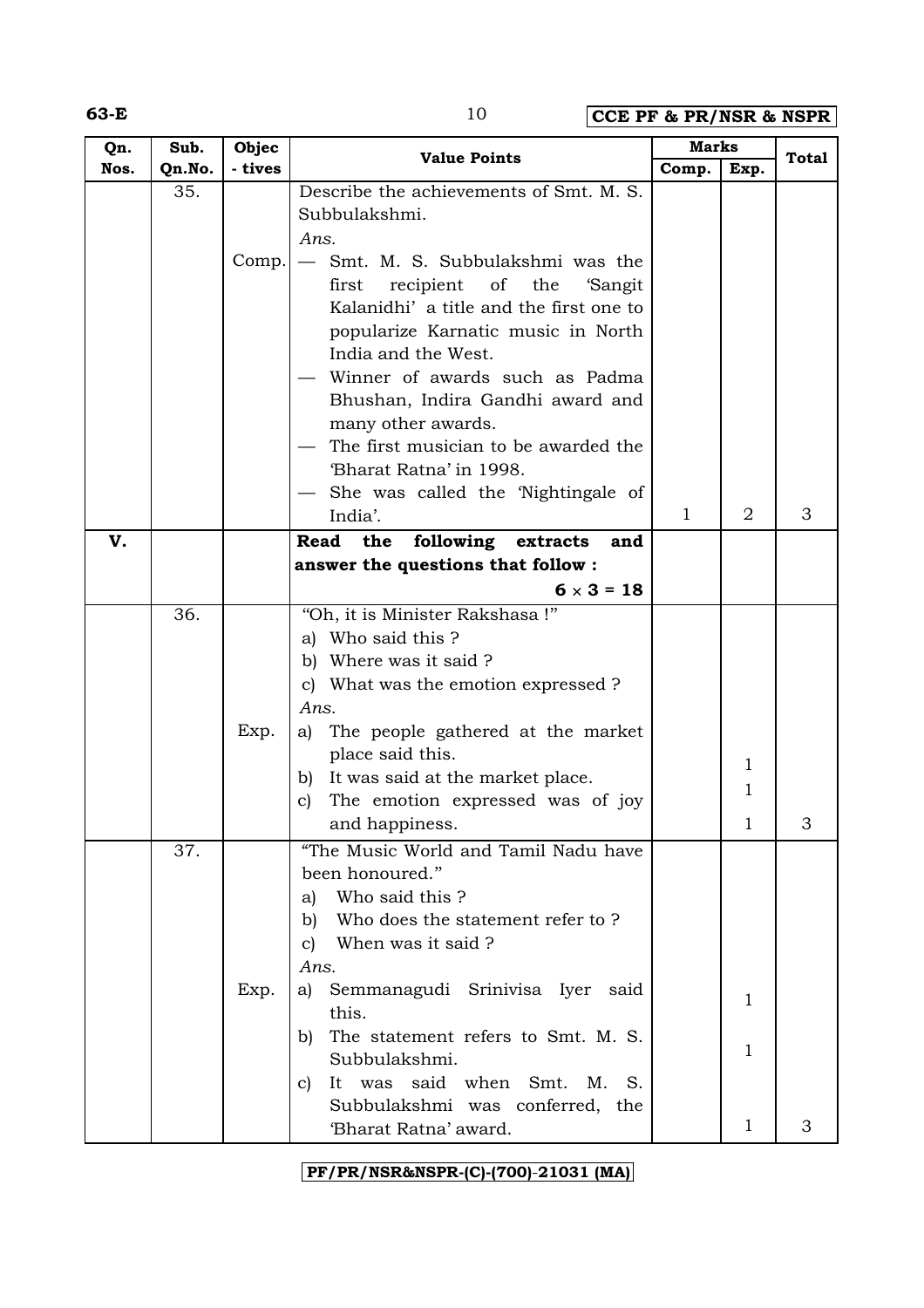**CCE PF & PR/NSR & NSPR** 11 **63-E**

| Qn.  | Sub.   | Objec   | <b>Value Points</b>                               | <b>Marks</b> |              | <b>Total</b> |
|------|--------|---------|---------------------------------------------------|--------------|--------------|--------------|
| Nos. | Qn.No. | - tives |                                                   | Comp.        | Exp.         |              |
|      | 38.    |         | "Are you not Rustum?"                             |              |              |              |
|      |        |         | Who said these words?<br>a)                       |              |              |              |
|      |        |         | Who was it said to ?<br>b)                        |              |              |              |
|      |        |         | Who was Rustum?<br>C)                             |              |              |              |
|      |        |         | Ans.                                              |              |              |              |
|      |        | Exp.    | Sohrab said these words.<br>a)                    |              | 1            |              |
|      |        |         | It was said to Rustum.<br>b)                      |              | 1            |              |
|      |        |         | Rustum was his father.<br>$\mathbf{c}$            |              | 1            | 3            |
|      | 39.    |         | "Wait here at the big gate until I come           |              |              |              |
|      |        |         | out of the palace. And don't run away."           |              |              |              |
|      |        |         | Who does the word T refer to ?<br>a)              |              |              |              |
|      |        |         | Who were these words said to?<br>b)               |              |              |              |
|      |        |         | Why did he warn him not to run<br>C)              |              |              |              |
|      |        |         | away?                                             |              |              |              |
|      |        |         | Ans.                                              |              |              |              |
|      |        | Comp.   | T' refers to the Chief of police.<br>a)           |              | 1            |              |
|      |        |         | These words were said to the two<br>b)            |              |              |              |
|      |        |         | policemen.                                        |              | $\mathbf{1}$ |              |
|      |        |         | Because he thought the fisherman<br>C)            |              |              |              |
|      |        |         | would escape.                                     |              | 1            | 3            |
|      | 40.    |         | "Come come, leave off play, and let us            |              |              |              |
|      |        |         | away                                              |              |              |              |
|      |        |         | Till the morning appears in the skies."           |              |              |              |
|      |        |         | Who said these lines ?<br>a)                      |              |              |              |
|      |        |         | Who are these lines said to ?<br>b)               |              |              |              |
|      |        |         | Why does the nurse say so ?<br>C)                 |              |              |              |
|      |        |         | Ans.                                              |              |              |              |
|      |        | Exp.    | The nurse said these lines.<br>a)                 |              | 1            |              |
|      |        |         | These lines are said to the children.<br>b)       |              | 1            |              |
|      |        |         | Because it has become dark in the<br>$\mathbf{C}$ |              |              |              |
|      |        |         | night and she wants the children to               |              |              |              |
|      |        |         | go back home.                                     |              | 1            | 3            |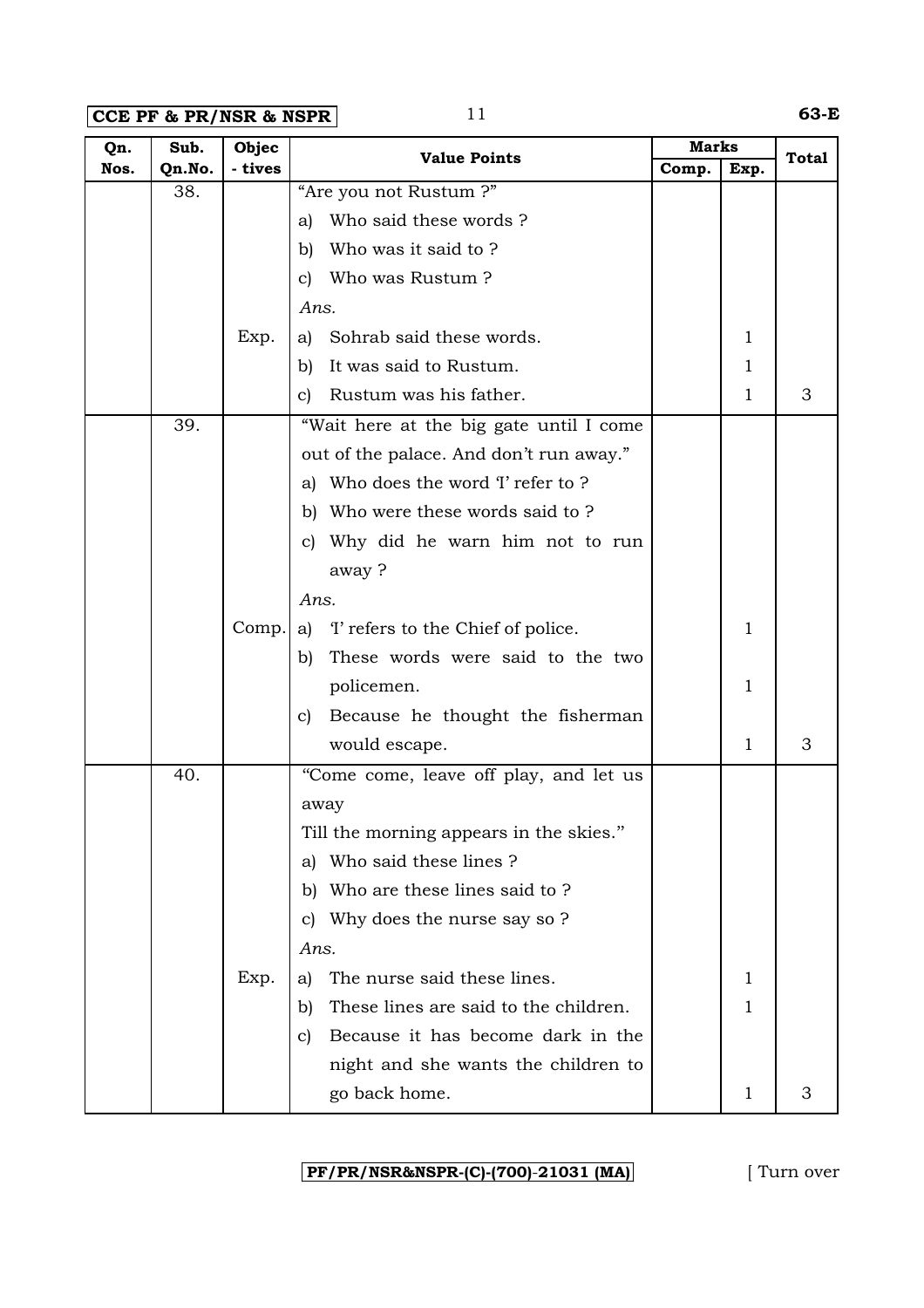**63-E** 12 **CCE PF & PR/NSR & NSPR**

| Qn.  | Sub.   | Objec                         | <b>Value Points</b>                              | <b>Marks</b>   |                | <b>Total</b> |
|------|--------|-------------------------------|--------------------------------------------------|----------------|----------------|--------------|
| Nos. | Qn.No. | - tives                       |                                                  | Comp.          | Exp.           |              |
|      | 41.    |                               | "We behold it everywhere,                        |                |                |              |
|      |        |                               | On the earth, and in the air,"                   |                |                |              |
|      |        |                               | What does 'it' refer to ?<br>a)                  |                |                |              |
|      |        |                               | Where do we behold it?<br>b)                     |                |                |              |
|      |        |                               | Why does the poet say so ?<br>C)                 |                |                |              |
|      |        |                               | Ans.                                             |                |                |              |
|      |        | Exp.                          | It' refers to the period of youth.<br>a)         |                | 1              |              |
|      |        |                               | We behold it on the earth and in the<br>b)       |                |                |              |
|      |        |                               | air and everywhere.                              |                | 1              |              |
|      |        |                               | Because once the period of youth<br>$\mathbf{C}$ |                |                |              |
|      |        |                               | passes in one's life, it never comes             |                |                |              |
|      |        |                               | back again.                                      |                | 1              | 3            |
| VI.  |        |                               | Quote from memory:<br>$\overline{\mathbf{4}}$    |                |                |              |
|      | 42.    |                               |                                                  |                |                |              |
|      |        |                               |                                                  |                |                |              |
|      |        |                               |                                                  |                |                |              |
|      |        |                               |                                                  |                |                |              |
|      |        |                               | <b>OR</b>                                        |                |                |              |
|      |        |                               |                                                  |                |                |              |
|      |        |                               |                                                  |                |                |              |
|      |        |                               |                                                  |                |                |              |
|      |        |                               |                                                  |                |                |              |
|      |        |                               | Ans.                                             |                |                |              |
|      |        | Rem.                          | It is not growing like a tree.                   |                |                |              |
|      |        |                               | In bulk, doth make Man better be;                |                |                |              |
|      |        |                               | Or standing long an oak, three hundred           |                |                |              |
|      |        |                               | years,                                           |                |                |              |
|      |        |                               | To fall a log at last, dry, bald, and sere;      |                |                |              |
|      |        |                               | <b>OR</b>                                        | $\overline{2}$ | $\overline{2}$ | 4            |
|      |        |                               | Something beautiful is vanished,                 |                |                |              |
|      |        |                               | And we sigh for it in vain;                      |                |                |              |
|      |        |                               | We behold it everywhere,                         |                |                |              |
|      |        | On the earth, and in the air, |                                                  |                |                |              |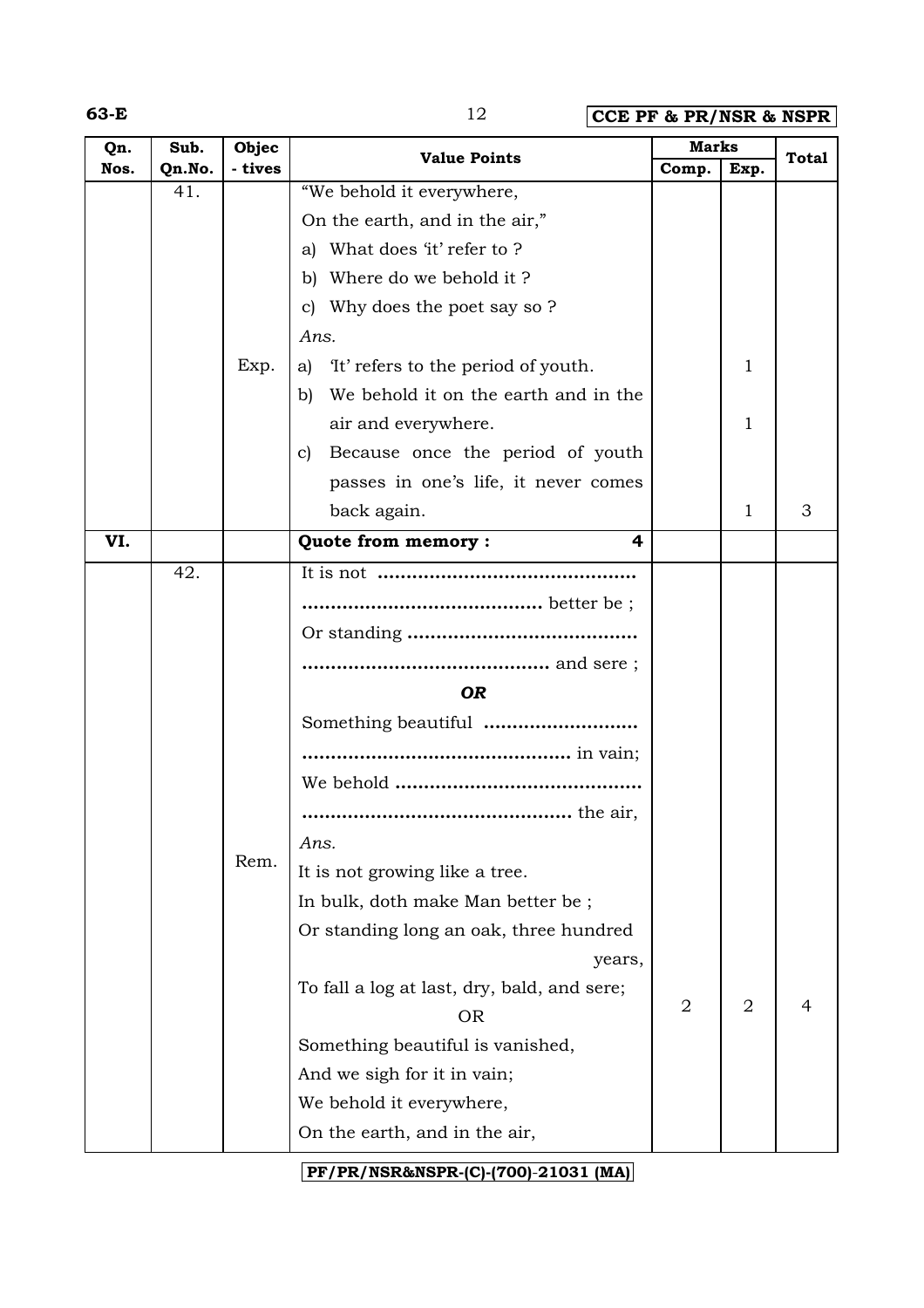**CCE PF & PR/NSR & NSPR** 13 **63-E**

| Sub.<br>Qn.    | Objec   | <b>Value Points</b>                                 | <b>Marks</b>   |      | <b>Total</b> |
|----------------|---------|-----------------------------------------------------|----------------|------|--------------|
| Nos.<br>Qn.No. | - tives |                                                     | Comp.          | Exp. |              |
| VII.           |         | Answer the following questions in five              |                |      |              |
|                |         | or six sentences each :<br>$2 \times 4 = 8$         |                |      |              |
| 43.            |         | Describe the floating gardens of Dal                |                |      |              |
|                |         | Lake.                                               |                |      |              |
|                |         | <b>OR</b>                                           |                |      |              |
|                |         | What made Sohrab drop the covering                  |                |      |              |
|                |         | shield?                                             |                |      |              |
|                |         | Ans.                                                |                |      |              |
|                | Exp.    | - The floating gardens of Dal lake are              |                |      |              |
|                |         | unique.                                             |                |      |              |
|                |         | One end of the lake is reserved for<br>the gardens. |                |      |              |
|                |         | The owners pay no rent as they                      |                |      |              |
|                |         | literally make the ground for the                   |                |      |              |
|                |         | garden themselves.                                  |                |      |              |
|                |         | A sort of platform is made of reeds                 |                |      |              |
|                |         | and anchored to its stakes.                         |                |      |              |
|                |         | - Mud is brought from the bottom of                 |                |      |              |
|                |         | the lake and placed in little heaps on              |                |      |              |
|                |         | the platform.                                       |                |      |              |
|                |         | Finally, the seedlings of vegetables                |                |      |              |
|                |         | are planted on them.                                |                |      |              |
|                |         | The gardens require no watering and                 |                |      |              |
|                |         | can be easily tended from the end of                |                |      |              |
|                |         | a boat which extends from them.                     | $\overline{2}$ | 2    | 4            |
|                |         | <b>OR</b>                                           |                |      |              |
|                |         | Turan was at war with Persia.                       |                |      |              |
|                |         | Sohrab saw a chance in it to meet                   |                |      |              |
|                |         | his father, Rustum. The war began.                  |                |      |              |
|                |         | The two heroes fought fiercely for                  |                |      |              |
|                |         | three days.                                         |                |      |              |
|                |         | Once, Sohrab had a chance to kill                   |                |      |              |
|                |         | Rustum, he did not do so, as his                    |                |      |              |
|                |         | heart did not permit it.                            |                |      |              |
|                |         | The first stage of the fighting ended               |                |      |              |
|                |         | in Sohrab's favour.                                 |                |      |              |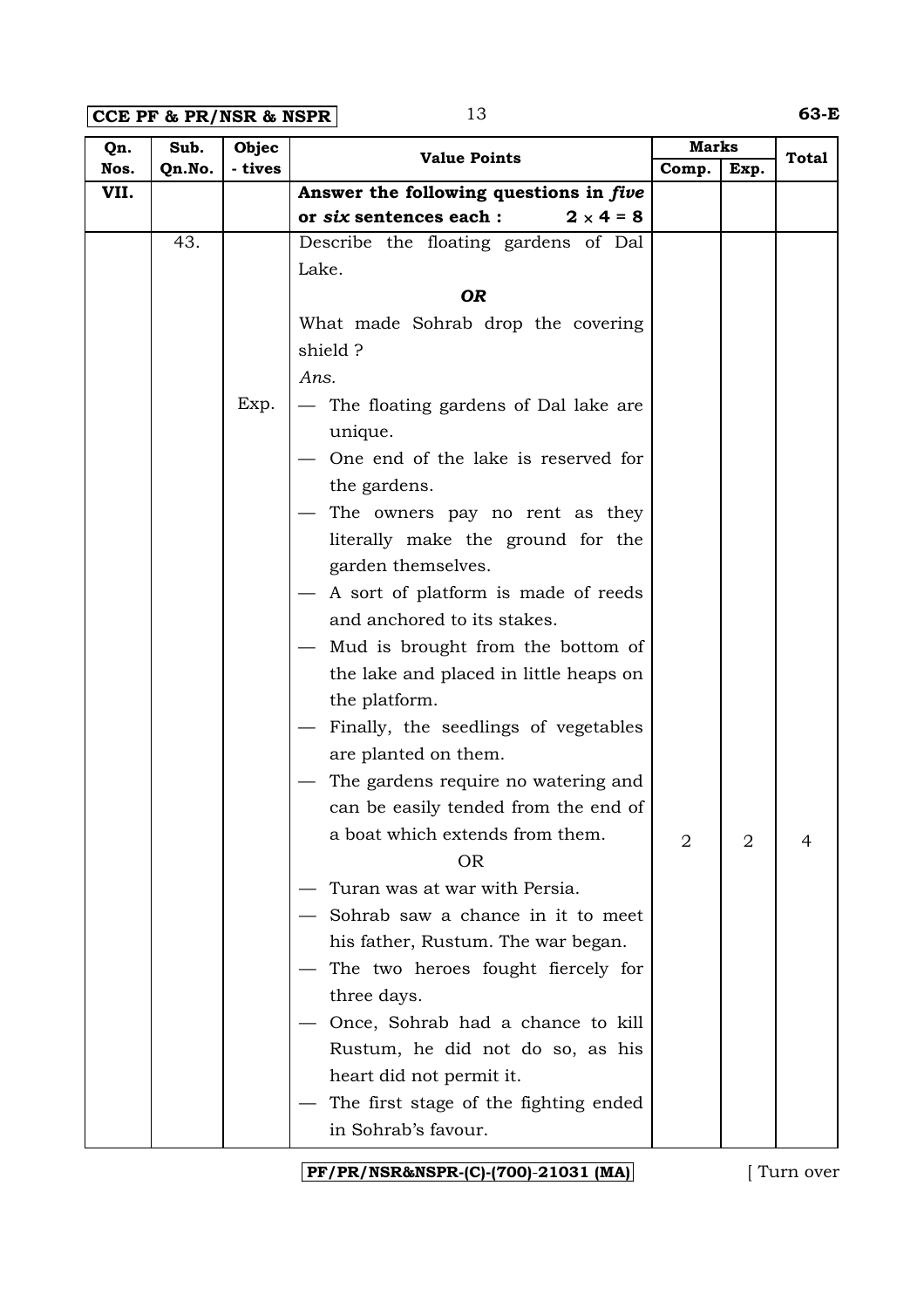**63-E** 14 **CCE PF & PR/NSR & NSPR**

| Qn.   | Sub.   | Objec   |                                                                                                                                                                                                                                                                                                                                                                                                                                                                                                                   | <b>Marks</b>   |                |              |
|-------|--------|---------|-------------------------------------------------------------------------------------------------------------------------------------------------------------------------------------------------------------------------------------------------------------------------------------------------------------------------------------------------------------------------------------------------------------------------------------------------------------------------------------------------------------------|----------------|----------------|--------------|
| Nos.  | Qn.No. | - tives | <b>Value Points</b>                                                                                                                                                                                                                                                                                                                                                                                                                                                                                               | Comp.          | Exp.           | <b>Total</b> |
|       |        |         | This made Rustum very angry, in his<br>great rage, he shouted his own<br>name, 'Rustum!'.<br>The moment Sohrab heard the name<br>his father, he dropped the<br>of<br>covering shield, as he did not want<br>to fight with his father.                                                                                                                                                                                                                                                                             |                |                |              |
|       | 44.    | Exp.    | What does the poet convey in the poem,<br>The Noble Nature'?<br>Ans.<br>- In this poem, the poet tells us about                                                                                                                                                                                                                                                                                                                                                                                                   |                |                |              |
|       |        |         | what makes a man noble.<br>He compares the life of the oak tree<br>and the lily flower.<br>Though the oak tree lives for three<br>hundred years, it does not live an<br>attractive life being useful to others.<br>Whereas, the lily flower lives for a<br>day and falls and die that night, it<br>beauty,<br>spreads<br>delight<br>and<br>fragrance and joy to others.<br>The poet wants to convey that a<br>meaningful life like that of a lily<br>flower is what makes a man noble.<br>This is a perfect life. | $\overline{2}$ | $\overline{2}$ | 4            |
| VIII. |        |         | Read the following passage carefully                                                                                                                                                                                                                                                                                                                                                                                                                                                                              |                |                |              |
|       |        |         | and<br>answer<br>the<br>questions<br>that                                                                                                                                                                                                                                                                                                                                                                                                                                                                         |                |                |              |
|       |        |         | follow:<br>$5 \times 1 = 5$                                                                                                                                                                                                                                                                                                                                                                                                                                                                                       |                |                |              |
|       | 45.    |         | Once a king brought a dove from the<br>forest and kept it in a cage. He kissed it<br>often and fed it well. He had great love<br>for the bird. But, the dove died of<br>grieving because it had no freedom. The<br>king was very shocked at the dove's<br>death.                                                                                                                                                                                                                                                  |                |                |              |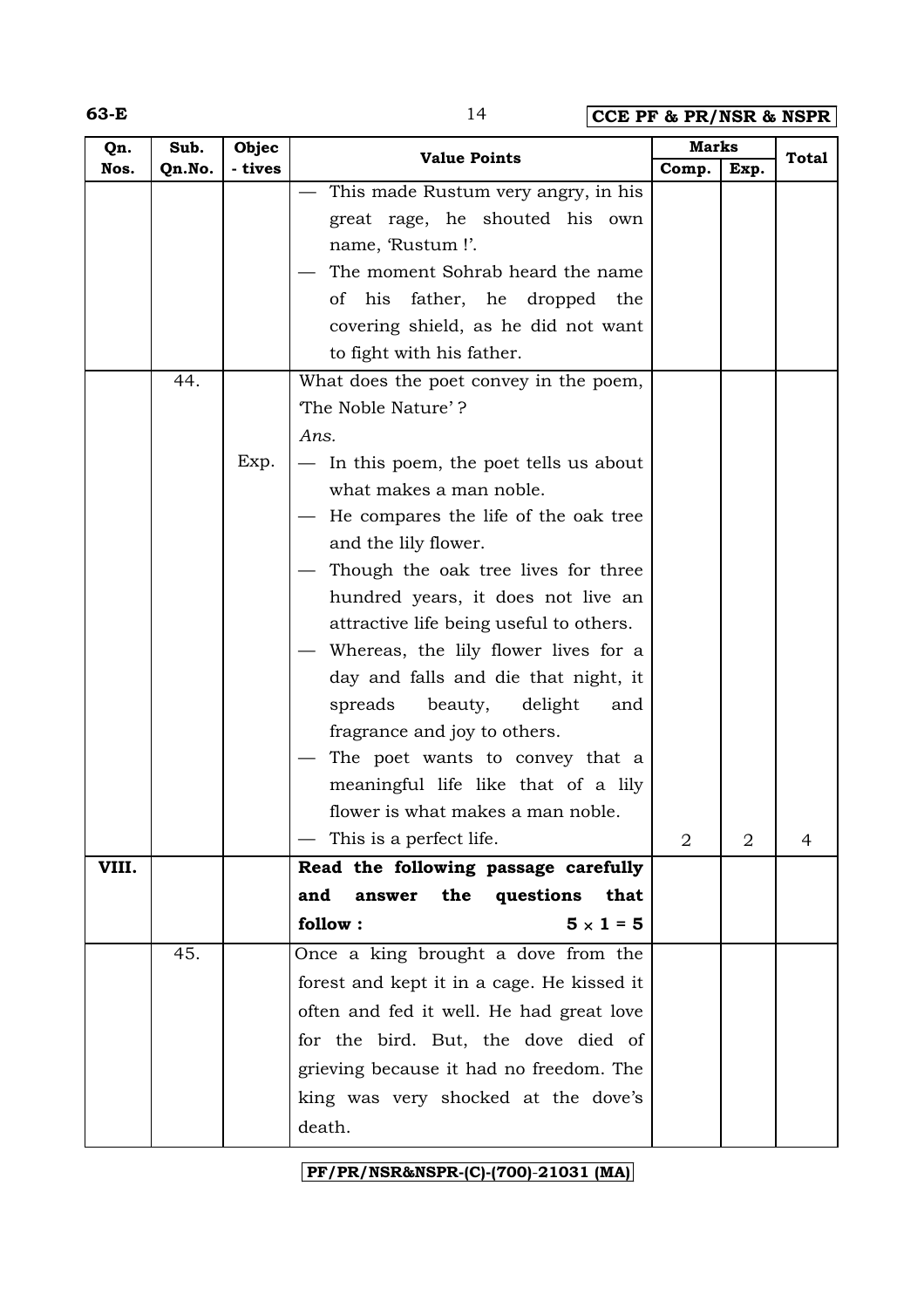**CCE PF & PR/NSR & NSPR** 15 **63-E**

| Qn.  | Objec<br>Sub.     | <b>Value Points</b>                                                                                                                                                                                                                                                                                                                 | <b>Marks</b> |                | <b>Total</b> |
|------|-------------------|-------------------------------------------------------------------------------------------------------------------------------------------------------------------------------------------------------------------------------------------------------------------------------------------------------------------------------------|--------------|----------------|--------------|
| Nos. | - tives<br>Qn.No. |                                                                                                                                                                                                                                                                                                                                     | Comp.        | Exp.           |              |
|      |                   | Everyone desires to be loved and also to<br>have freedom. If there is a choice, one<br>would prefer freedom to love.<br>a) What did the king do with the dove?<br>b) Why did the dove die ?<br>c) Why was the king shocked ?<br>d) What does everyone desire for ?<br>e) What would one prefer between<br>freedom and love?         |              |                |              |
|      | Comp.             | Ans.<br>a) The king kissed the dove often and<br>fed it well.                                                                                                                                                                                                                                                                       | $\mathbf{1}$ |                |              |
|      |                   | b) The dove died of grieving because it<br>had no freedom.                                                                                                                                                                                                                                                                          | 1            |                |              |
|      |                   | The king was shocked because the<br>C)<br>dove died.                                                                                                                                                                                                                                                                                | 1            |                |              |
|      |                   | d) Everyone desires to be loved and also<br>to have freedom.                                                                                                                                                                                                                                                                        | 1            |                |              |
|      |                   | e) One would prefer freedom between<br>freedom and love.                                                                                                                                                                                                                                                                            | 1            |                | 5            |
| IX.  | 46.               | Write an essay on any one of the                                                                                                                                                                                                                                                                                                    |              |                |              |
|      |                   | following topics in 8 to 10 sentences :                                                                                                                                                                                                                                                                                             |              |                |              |
|      | Exp.              | 5<br>$Computer-$<br>a)<br>(i)<br>Its parts<br>(ii)<br>Its uses.<br>$COVID-19$ –<br>b)<br>(i)<br>Its nature / symptoms<br>The three preventive measures.<br>(ii)<br>Water pollution $-$<br>C)<br>Its causes,<br>(i)<br>Measures to prevent. [any 4]<br>(ii)<br>Ans.<br>Essay on any one<br>Introduction<br>development<br>conclusion |              |                | 5            |
|      |                   | grammatically correct sentences.                                                                                                                                                                                                                                                                                                    | 3            | $\overline{2}$ |              |